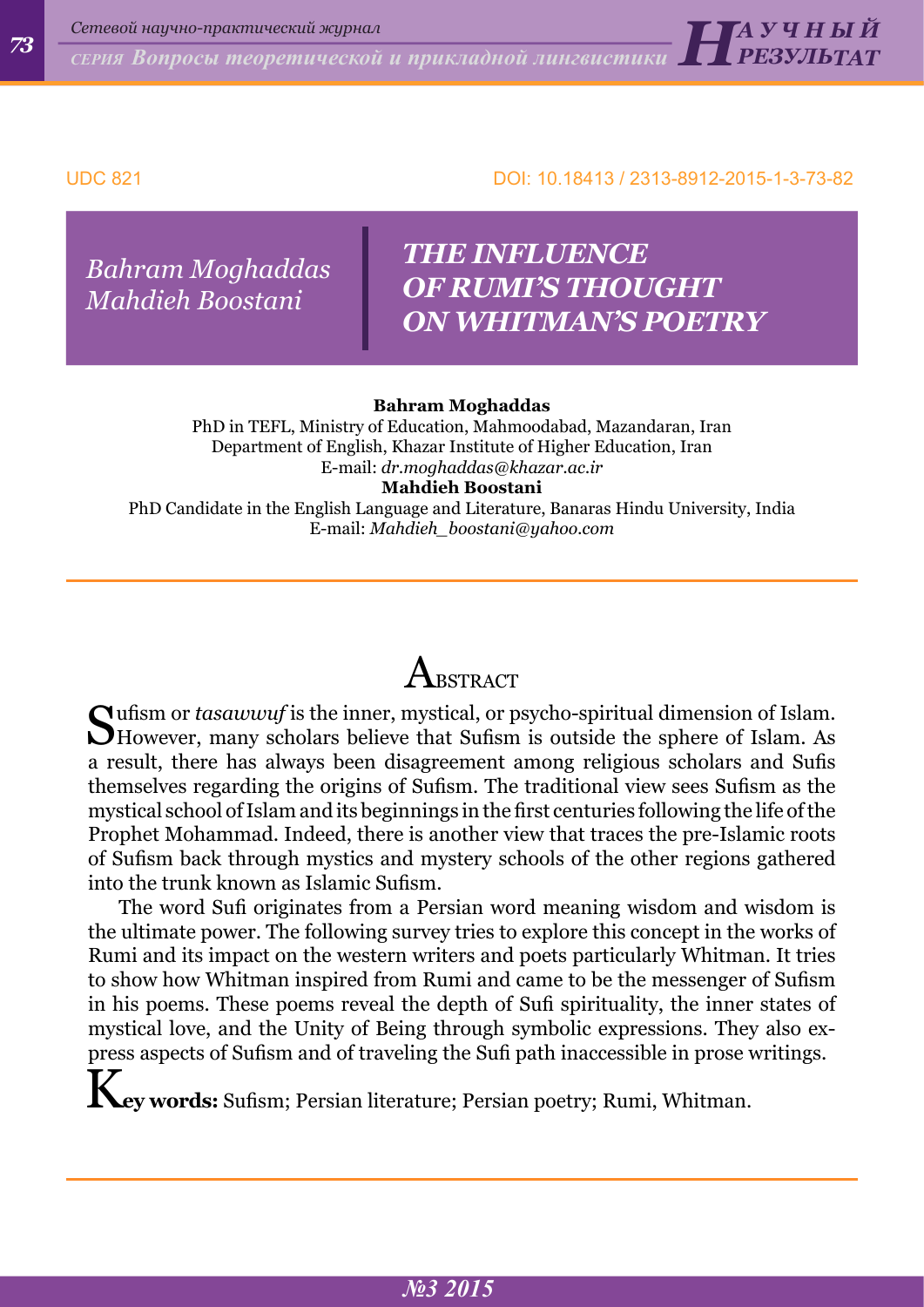# **Introduction**

Persian writing is one of the world's most established written works (Bruijn, 2015; Trinity, 2013). It compasses over two centuries, though a significant part of the pre-Islamic material has been lost. Its sources have been inside Greater Iran including present-day Iran, Iraq and the Caucasus, and additionally locales of Central Asia where the Persian dialect has truly been the national dialect (Tehrani, 2014; Reviews, 2012). For example, Molana (Rumi), one of Iran's best-adored artists, conceived in Balkh or Vakhsh (in what is presently Afghanistan or Tajikistan), wrote in Persian, and lived in Konya, then the capital of the Seljuks. The Ghaznavids vanquished expansive regions in Central and South Asia and received Persian as their court dialect. There is in this way Persian literature from Iran, Mesopotamia, Azerbaijan, the wider Caucasus, Turkey, western parts of Pakistan, Tajikistan and different parts of Central Asia. Not all this literature is composed in Persian, as some consider works composed by ethnic Persians in different languages and dialects, for example, Greek and Arabic, to be incorporated. In the meantime, not all writing written in Persian is composed by ethnic Persians or Iranians. Especially, Indic, Caucasian, and Turkic poets, essayists and writers have likewise utilized the Persian language as a part of the land of Persianate societies and cultures (Branch, 2014; Zarandi et al., 2014).

Depicted as one of the colossal writings of humankind, Persian literature has its establishes in surviving works of Middle Persian and Old Persian, the last of which go back similarly as 522 BCE (the date of the most punctual surviving Achaemenid engraving, the Behistun Inscription. Persian literature was considered by Goethe one of the four primary collections of world literature (Zarandi et al., 2014). The majority of surviving Persian literature, notwithstanding, originates from the times after the Islamic success of Iran around 650 CE. After the Abbasids came to control (750 CE), the Iranians turned into the recorders, scribes and bureaucrats of the Islamic domain and, progressively, additionally its poets and writers. The New Persian literature emerged and prospered in Khorasanand Transoxiana in light of political reasons – the early Iranian administrations, for example, Tahirids and Samanids were situated in Khorasan (Zarandi et al., 2014).

Iranians wrote in both Persian and Arabic [\(Divsalar and Mazhari, 2013; Lewis, 2011\)](https://www.google.com/search?sa=N&biw=1440&bih=775&tbm=bks&q=inauthor:%22J.+Rypka%22&ved=0CEkQ9AgwBjgKahUKEwjzmbPdhNrGAhWUco4KHeJpAwk); Persian prevailed in later artistic circles. Persian poets, for example, Ferdowsi, Sa'di, Hafiz, Attar, Nezami, Rumi and Omar Khayyam are additionally known in the West and have affected the writing of numerous nations.

# **Persian Poetry**

Classical Persian poetry and verse is constantly rhymed. The principal verse structures are the Qasideh, Masnavi, Qazal and Ruba'i (Iran Chamber Society, 2015; Schimmel, 2014). The qasida or ode is a long lyric and poem in monorhyme, for the most part of a panegyric, instructive or religious nature; the Masnavi, sent in rhyming couplets, is utilized for gallant, sentimental, or narrative verse; the ghazal (ode or lyric) is a similarly short poem, generally passionate or mysterious and fluctuating from four to sixteen couplets, all on one rhyme. A convention of the ghazal is the presentation, in the last couplet, of the poet's nom de plume or pen name (takhallus). The ruba'i is a quatrain with a specific meter, and an accumulation of quatrains is called "Ruba'iyyat" (the plural of ruba'i). At last, a gathering of a poet's ghazals and other verse, orchestrated alphabetically based on the rhymes, is known as a divan (Iran Chamber Society, 2015).

A word may not be strange here on the unconventional challenges of deciphering Persian verse and literature toward the western reader. To the pitfalls regular to all interpretations from verse must be included, on account of Persian literature, such extraordinary challenges as the free utilization of Sufi symbolism, the incessant artistic, Koranic and different references and suggestions, and the general occupation of monorhyme, a structure exceedingly compelling in Persian yet unsuited to most different languages. In any case, most essential of all is the way that the verse of Persia depends to a more prominent degree than that of most different countries on excellence of language for its belongings. This is the reason a significant part of the considerable volume of "qasidas in commendation of sovereigns" can at present be read with delight in the origional, though. It is gener-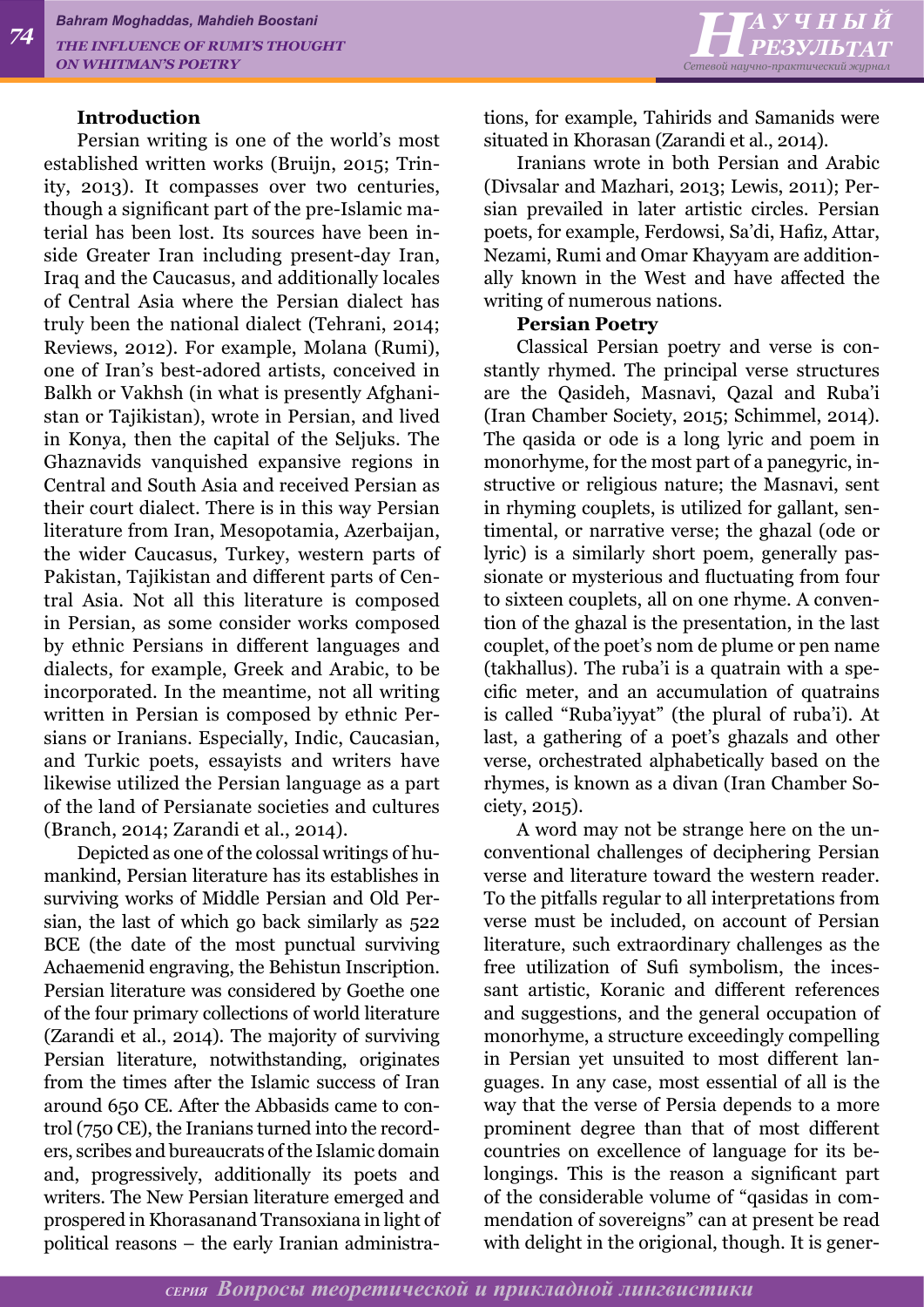*Н А <sup>У</sup> Ч Н Ы Й Сетевой научно-практический журнал*

ally unsuited to interpretation. So, the best appeal of Persian literature lies, as Sir E. Denison Ross commented, in its language and its music, and subsequently the reader of an interpretation " has perforce to forego the essence of the matter" (Iran Chamber Society, 2015: Zarandi et al., 2014).

# **Characteristics of Persian literature i. Preponderance and advantage of Poetry**

A genuinely broad prose literature, basically of a narrative, episodic, and admonishing kind likewise thrived, yet it is dominated by poetry regarding quality and quantity alike (Nanaje, 2010; Nejati and Shafaei, 2008). In fact, poetry is the art par excellence of Persia, and her notable social and cultural accomplishment. In spite of their significant achievements in painting, pottery, textiles, and architecture, in no other field have the Persians succeeded in accomplishing the same level of prominence. While the extent of alternate arts stayed constrained, literature and verse formed into a vehicle for the most refined musings and the most profound suppositions. Pensive and enthusiastic in the meantime, poetry talks the language of the Persian heart, psyche, and soul, completely mirroring the Persian world perspective, background and life experience (Nanaje, 2010).

# **ii. "Tangential" Structure and Organization**

The literary works of Persia for the most part have a tendency to be unmistakable instead of emotional, expressionistic rather than naturalistic, natural as opposed to compositional (Lee, 2012). This does not imply that Iranian writings lack sensational, dramatic or well-constructed stories. The Shah-nama contains some intense stories with impressive emotional impact. The scenes of Rostam and Sohrab, Siyavosh and Sudaba, and Rostam and Esfandiyar, are compelling in themselves as well as told with excellent structural cohesion - just like various occasions reported by the eleventh-century historian Bayhaqi. From their Persian interpretations, it is clear that the Middle Persian historical novels in light of the lives of Mazdak and Bahram Chobin were emotional and well-formed. One need just allude to the epigrammatic quatrains of Omar Khayyam and his imitators to demonstrate that emotional strategy was not outsider to Persian literary taste. Numerous authors and poets exceeded expectations in effectively expressing an idea adequately by the prudent utilization of complexity, accentuation, paradox, and incongruity, yet above all else by a fitting delineation utilized as a part of Persian didactic literature to dramatize an abstract point or dictum.

But it is the making of mind-sets and impacts and the portrayal of scenes and opinions that have remained the main concerns of the writers and poets of Persia. Abstract and literary constructions of an architectural nature, where all points of interest are subordinated to the prerequisites of an overriding subject or thought, have from time to time been the convincing point of Iranian literary works. Structural frames as, they are seen in the West, with emotional pressure coming about because of their improvement of characters and their imagined connection don't distract the Persian literary mind. Instead of following a planned advancement from introductory premises to climax and resolution, the Persian authors permit themselves to investigate, frequently at a lackadaisical pace, the scenes and points of interest that energize their own creative energy, and to impart these to the reader. This, unfocused, wandering kind of literary development finds its preeminent sample in Rumi's Mathnavi, where mysterious thoughts and preachings are represented by stories inside of stories, with no reasonable structure between drifting sermons and philosophical comments.

It is additionally obvious that in the present century, when fiction composing has get to be prominent, it is the short story (basically descriptive) and not the novel that has pulled in the best talents and abilities. What's more, in Afghani's Showhar-e Ahu Khanom and Dowlatabadi's Kelidar, two huge post-World War II books, continuous peregrinations, have a great time abusing the repercussions of their subjects, and fanning out into side back alleys are usual of the same centrifugal inclination that we see in the works of Nezami or Attar.

Persian poets and essayists are demonstrated experts of vignettes, aphorisms, concise comments, world renowned expressions, well suited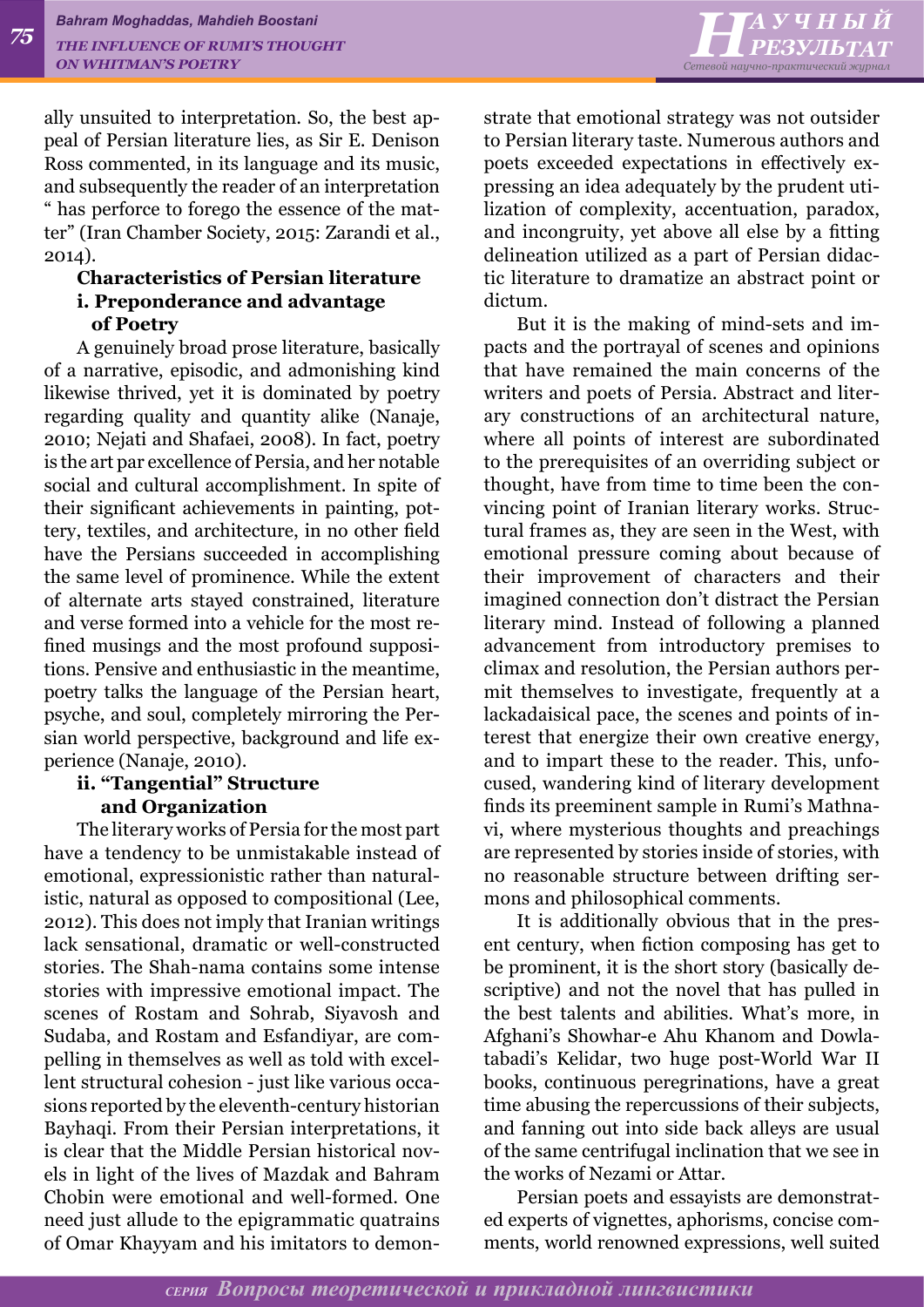definitions, pregnant suggestions, illustrative stories, and innovative short depictions; these methods are exemplified in the pages of the most observed Persian exposition work, Sadi's Golestan (The rose greenery enclosure), created in the thirteenth century. Persian and Middle Persian have a rich store of insight writing, comprising for the most part of withdrew or approximately associated good adages and moral perceptions from which one can barely find a rational arrangement of moral reasoning. It is symptomatic of the Persian method of speculation and artistic preference that the genuine unit of Persian verse is the line (distich or bayt). The best Persian artists regularly succeed in communicating significant contemplations or energetic conclusions within the limitations of a solitary couplet (Artarena, 2015).

# **iii. Decorative Orientations**

A third element of Persian writing is its desire for the utilization of rhetorical devices and ornament. It has regularly been notified that Persian arts have a marked decorative inclination. This is obviously found in the visual expressions: architecture, book illustration, wall painting, calligraphy, bookbinding, and materials, and also in music. In modern Persian criticism, this propensity, an indispensable piece of masterful expression in Persian letters, has been fairly belittled, incompletely as a result of changes in abstract qualities and mostly on the grounds that the faultfinders have typically centered around exorbitant cases. Such a perspective, in any case, overlooks the benchmarks of taste prevailing in medieval Persia and its circles of social impact, and it misses, too, the genuine nature and capacity of decoration in Persian writing. A long way from being a simple expansion or adornment, decoration is a key component of literary expression. It is one of the significant gadgets writers or poets utilize to show their resourcefulness, granting style and modernity to their items, and awakening the reader's profound respect (Iran Daily, 2010; Chalisova, 2009).

In early Persian poetry, ornament is negligible, mostly as a result of the poetry's youth and as it was displayed on Sassanian poetry. In pre-Islamic Persia, as we have seen, poetry and music went as hand in hand, and the

minstrels for the most part sang their ballads to the backup of instruments. Poetry, to judge by our few remaining cases, was genuinely basic in arrangement since the music was there to help convey its passionate effect. Numerous early Persian sonnets were, indeed, imagined as melodies and were sung by the writer or a ravi (Arabic rawi, reciter) as instanced by Rudaki's well-known poem on Bukhara (Nanaje, 2010; Iran Daily, 2010).

*Н А <sup>У</sup> Ч Н Ы Й Сетевой научно-практический журнал*

It was not long, notwithstanding, before poetry accomplished an absolutely isolate presence from music and its own particular custom was built up with a repertory of routine topics, themes, symbolism, and imagery. Since the free play of creative ability was fairly restricted by the limitations of this convention, embellishment and decoration turned into an essential method for displaying scholarly aptitude and of inspiring one's audience. Stylistic mastery and rhetorical craftsmanship slowly turned into a sign of good composition.

# **iv. Conventionality**

A fourth element of Persian literary custom is the conventionality of its themes, imagery, and symbolism. The significant themes and types of Persian poetry were situated in the first century of its appearance; they are seen as early as the works of Rudaki (d. 940-41). Besides, the distinctive classifications of Persian poetry for the most part relate to particular structures: the qasida (tribute), a long mono-rhyme, for panegyrics; the ghazal, a shorter mono-rhyme of around seven to fourteen lines, for lyrics; the mathnavi or couplet, for narrative themes; the roba'i or quatrain for epigrammatic ballads; and the qet'a (piece or fragment) for casual themes. These structures and their relating genres have remained genuinely consistent for almost a thousand years (Nanaje, 2010; Iran Daily, 2010: Simidchieva, 2003). Traditional poets have constantly made their works inside of the prerequisites of formal canons and thematic and imagistic traditions.

# **Persian Sufi poetry**

Poetry, more specifically Persian poetry, is not as simple to discuss in an article as it is the speech and heart of Persia, the land of beauty, love, and poetry playing the most important role in Persian literature. The softest and richest lan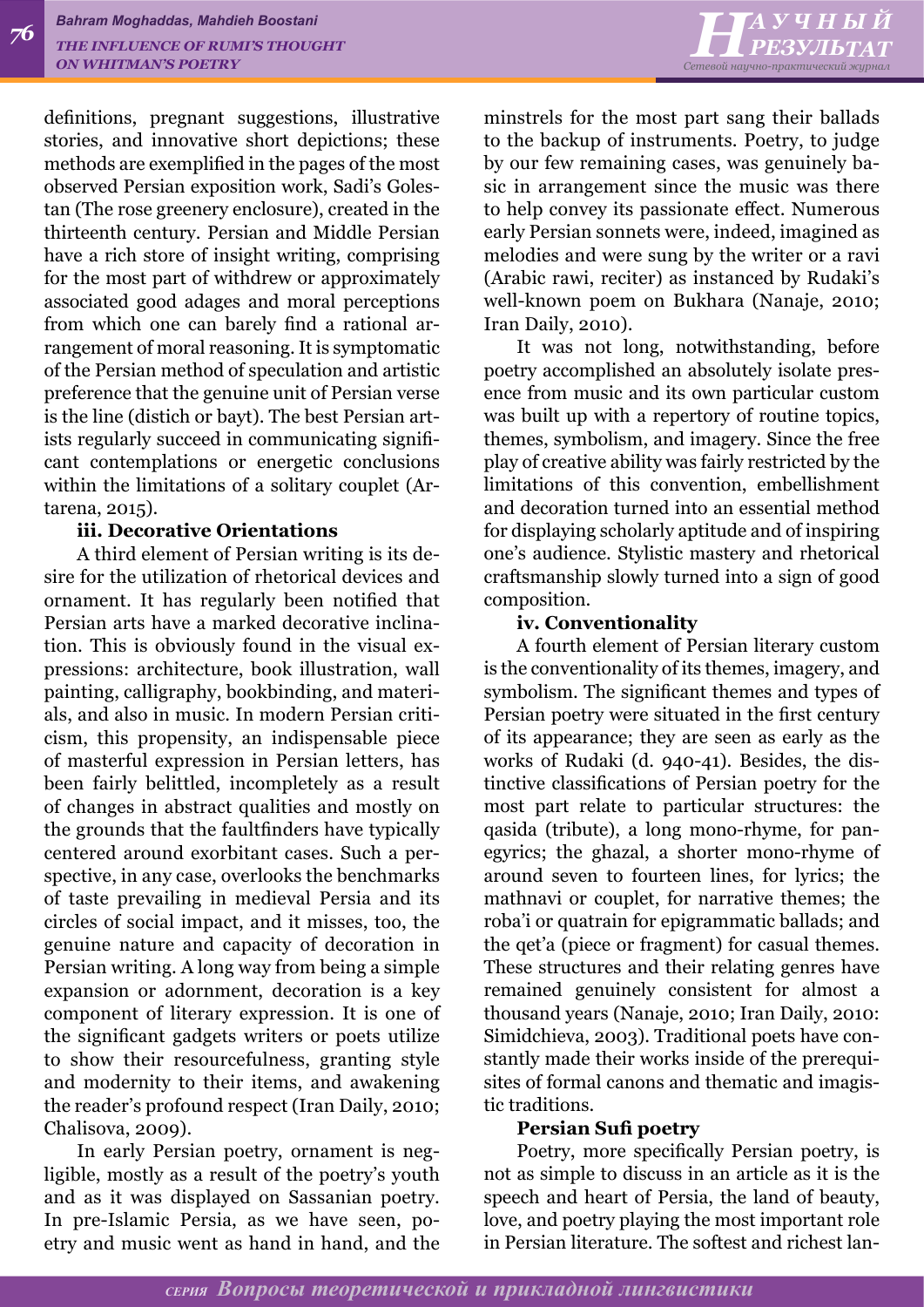guage in the world is the Persian and it is so peculiarly adapted to the purposes of poetry. The history of Persian Sufi poetry was called by A. J. Arberry "the golden era" (De Bruijn, 1997). The term golden era was coined because the greatest sufi poets who created the most influential poems all lived in Persia. Sufi poetry has had a great effect in persian poetry as Reynold Nicholson's statement shows:"Sufism has few ideas, butan inexhaustible wealth and variety of illustration" (5), we can claim that Sufi poetry is the most fruitful form of persian poetry that has had such a superb effect in persian literature being called the mine of persian literature (Lotfi, 2009). ''The mine of Persian literature,' observes an elegant writer, ' contains every substance, from the dazzling diamond to the useful granite, and its materials may be employed with equal success to build castles in the air or upon earth'' (Costello, 1899, p. 44).

Most of the classical Persian poets are Sufis, a profession of religion so mystical, that it is difficult to explain in a few words (Ernst, 2003). Sufism or *Tasawwuf* is "the esoteric or inward aspect of Islam" (Burckhart, 2008, p. 5). They prefer meditations and ecstasies of mysticism to the pleasures of the world. Their fundamental tenets consists of the existence of absolutely nothing but God: that the human soul is an emanation from His essence and it will finally be restored to Him.

The poetical compositions of the Persian Sufi poetry are of several kinds. The most important are the quatrain or *rubai*, the *qasida*, the *ghazal*, and the *mathnavi*. Persian quatrains consist of four lines and the sequence of two internal rhymes. The Persian name for quatrain is *rubai*, a derivation from the Arabic *arba*. According to Shams- iQays who was living in early thirteenth century, "the *rubai* was invented by the poet Rudaki who lived in the tenth century" (De Bruijn, 1997, p. 7). *Rubai* deals with any theme that could be treated in classical Persian poetry. The Qasida was borrowed by religious minded poets from the literature of the courts. It is originally a long poem of praise (a long praise poem) written in monorhyme. It may consist of either praise or satire, morality or other subjects. The Persians do not extend the length beyond one hundred and twenty distiches; but the Arabians sometimes make it exceed five hundred.

Love is probably the most universal symbol for the relationship between the mystic and the Divine. In the language of love, a poet can put his words in the most proper manner for his relationship with his Creator. No form of poetry is as closely tied to the theme of love, as the Persian *ghazal*. In general, we can tell *ghazal* is a poem of love, using various themes. "Sanai was also the earliest writer of mystical *ghazal*" (57).The name of Maulana Jalal al-Din Rumi is often mentioned as the third master of *ghazal* after Sanai and Attar. The usual subjects of the *ghazals* are beauty, love, or friendship; but frequently they are employed to set forth the praises of wine, and many treat of the mysteries of the Sufis. The poet generally introduces his name in the last couplet.

Mathnavi is a "kind of narrative poetry, internal rhyme of all distichs, which changes with each following line" (84). The greatest mathnavi is *Mathnavi* by Rumi which has a literal and figurative sense. In fact, whatever we are searching for in Persian literature, we can understand that the name of Rumi is in the peak of this mountain. Especially in Persian Sufi poetry the name of Maulana Jalal al-Din Rumi can't be denied because his name is like a star which is at the center of the Sufiґs sky. A great star which Sufiґs sky can't be bright without its presence.

# **Maulana Jalal al-Din Rumi**

Jalal al-Din Rumi was born on September 30, 1207 to native Persian speaking parents, originally from the Balkh city of Khorasan, in modern- day Afghanistan. He was born probably in the village of Wakhsh, a small town located on the Wakhsh River in the greater Balkh region, in modern-day Tajikistan. But because the whole area at that time was Persia, the major portion of which is present-day [Iran,](https://www.cia.gov/library/publications/the-world-factbook/geos/ir.html) Rumi is celebrated in Iran as one of that country's most illustrious poets. Rumi is one of the famous influential figures in the history of Persia, currently known as Iran, as well as in the Western World.

His father, Baha al-Din, was a theologian, jurist and a mystic from Wakhsh. In 1219, Baha al-Din fled with his family from Balkh because of the impending invasion of the Mongols. Baha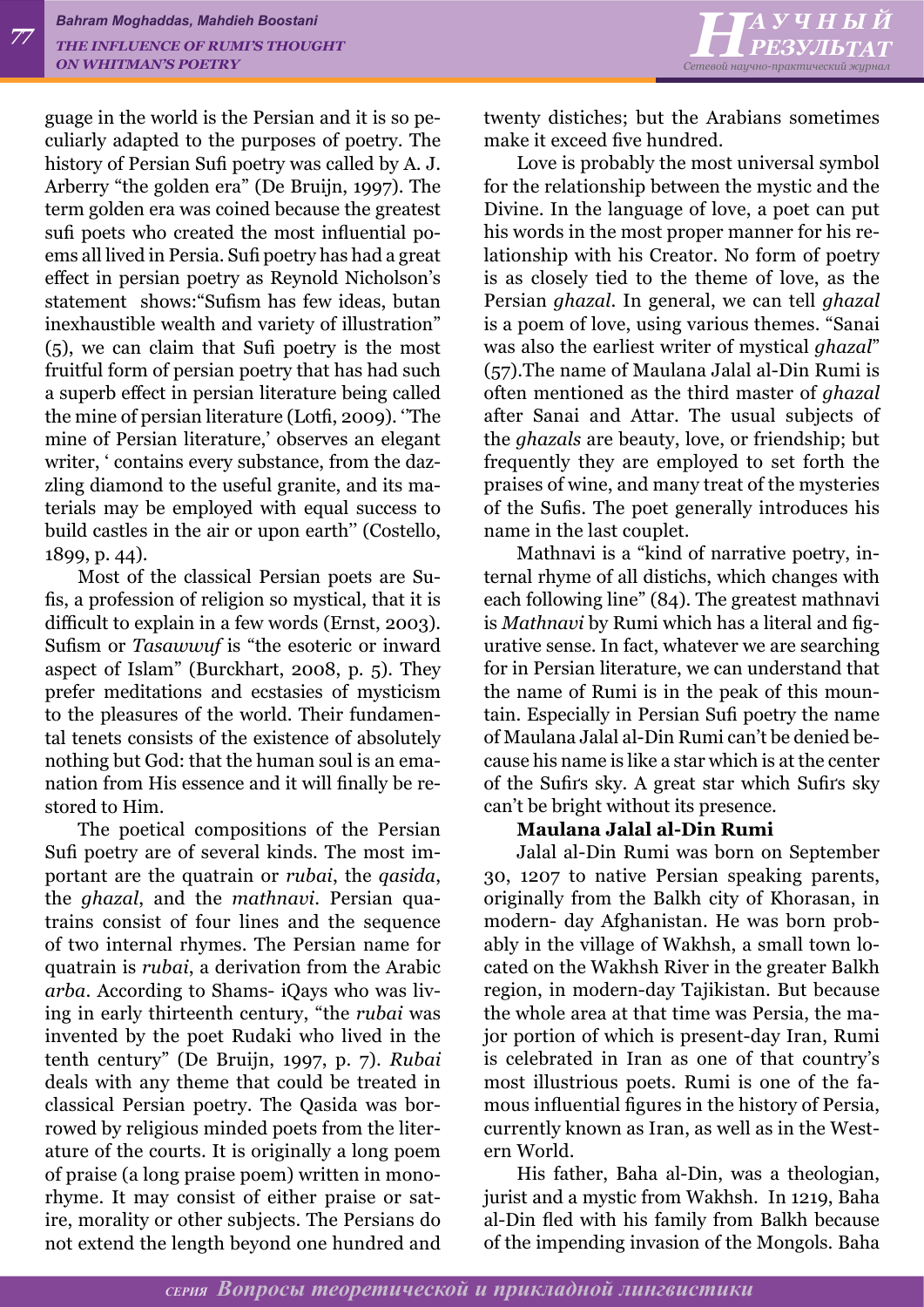al-Din, with his family and a group of disciples, set out from Balkh to Konia. On their way they passed some cities. When Baha al-Din arrived in Nishapur, the Iranian city, located in the province of Khorasan, Rumi encountered one of the most famous mystic Persian poets, Attar. It has been told that Attar "presented young Jalal al-Din-Rumi with his *Asrarnama* and informed his father that the child would someday become famous throughout the world" (Davis, 2013, p. 34). From Nishapur, Baha al-Din traveled to Baghdad. There he was invited by Shahab al-Din Suhrawardi to stay a while at his *Khaniqah*, but he did not accept. Instead, he stayed at the *Mustansariah* School. After Baghdad, he visited Mecca, Medina, and Damascus, all the time looking for a town in which he could settle (in or down) a *Madrasah* and teach his disciples who had accompanied him. None of these places satisfied Baha al-Din's requirements for a new home. From Damascus, he moved to Aleppo, and then to Malatya where he stayed for four years before he moved to Laranda (present-day Karaman), southeast of Konia, in present-day Turkey. He lived in Laranda for seven years. At Laranda, Jalal al-Din married Gawhar Khatun. They had two sons: Sultan Walad and Alaeddin Chalabi. Finally, they settled in Konia. In Konia, Baha al-Din was given the title "king of the religious scholars *(sultan al-ulama)*" (Chittick 3). In Konia they found a peaceful place, and established themselves under the royal patronage of Alla al-Din Kaiqobad, a great Suljuk prince. When his wife died, Rumi married again and had a son, Amir Alim Chalabi, and a daughter, Malaken Khatun. When his father Baha al-Din passed away in 1231, Rumi succeeded him as professor in religious sciences at the largest theological school in Konia.

The climax of Rumi's life was at the moment he met a wandering dervish named Shams-e Tabriz. It is one of the most memorable encounters in the history of Sufism. Although there are various stories of this encounter, probably the most reliable account is the one that Shams himself recorded in his discourses (*Maqalat*). Where he says that he spoke as follows to Rumi:

''The first thing I talked to him was this: How is it that Bayazid did not need to follow (the example of the Prophet), and did not say Glory be



to Thee, or we worship Thee? '' (Ernst, 2012, p. 286).

The place where these two oceans met each other for the first time is known as "Marc'al Bahreyn" (Aydin, 2004, p. 7). It is the most famous and probably the most fruitful relationship in Rumi's development .From that moment on, it was a great change in Rumi's life. He took Shams to live in his own home and the two men were inseparable; they spent hours a day together, sometimes isolating themselves for long periods to pray and fast in divine communion with God. This close relationship caused anger and jealousy among his students and his family. Rumi's lack of attention made them angry, because they were unable to change the attitude of their teacher. Because of their jealousy, life in Konia was very difficult for Shams. Without informing Rumi about his future residence, Shams left Konia. For fifteen months Rumi sought Shams's place without any luck. Finally, he received information that Shams was living in Damascus. He sent Sultan Walad to persuade Shams to return to Konia. In his joy Damascus was the centre of this world. *We are enamoured and bewildered and enraptured of Damascus, We have given our soul and bound our heart to the passion of Damascus* (Schimmel, 1993, p. 22). When Shams returned, for some time, all was well between him and Rumi's disciples. But the reunion of Rumi and Shams did not last for long. Again, a lack of attention to his teaching infuriated the disciples. Shams left Rumi for the last time (1247). Some people told Rumi perhaps Shams went to Syria. So, Rumi went to Syria but it was no result. We don't know exactly about the disappearance of Shams, and there are various stories, but the most reliable one is perhaps this one:

''Aflaki boldly states that he was murdered in connivance with Rumi's son 'Aliaoddin', the pride of professors''. (23)

Rumi's major work is *Mathnavi Manavi* (spiritual couplets). Soon after his spiritual friend Shams appeared in his life, Rumi started his marvellous work, *Mathnavi*. It consists of twenty-seven thousand verses. It was written in couplets and collected into six large volumes. Rumi's six-volume masterpiece, *Mathnavi*, also may be said to have had only a single purpose: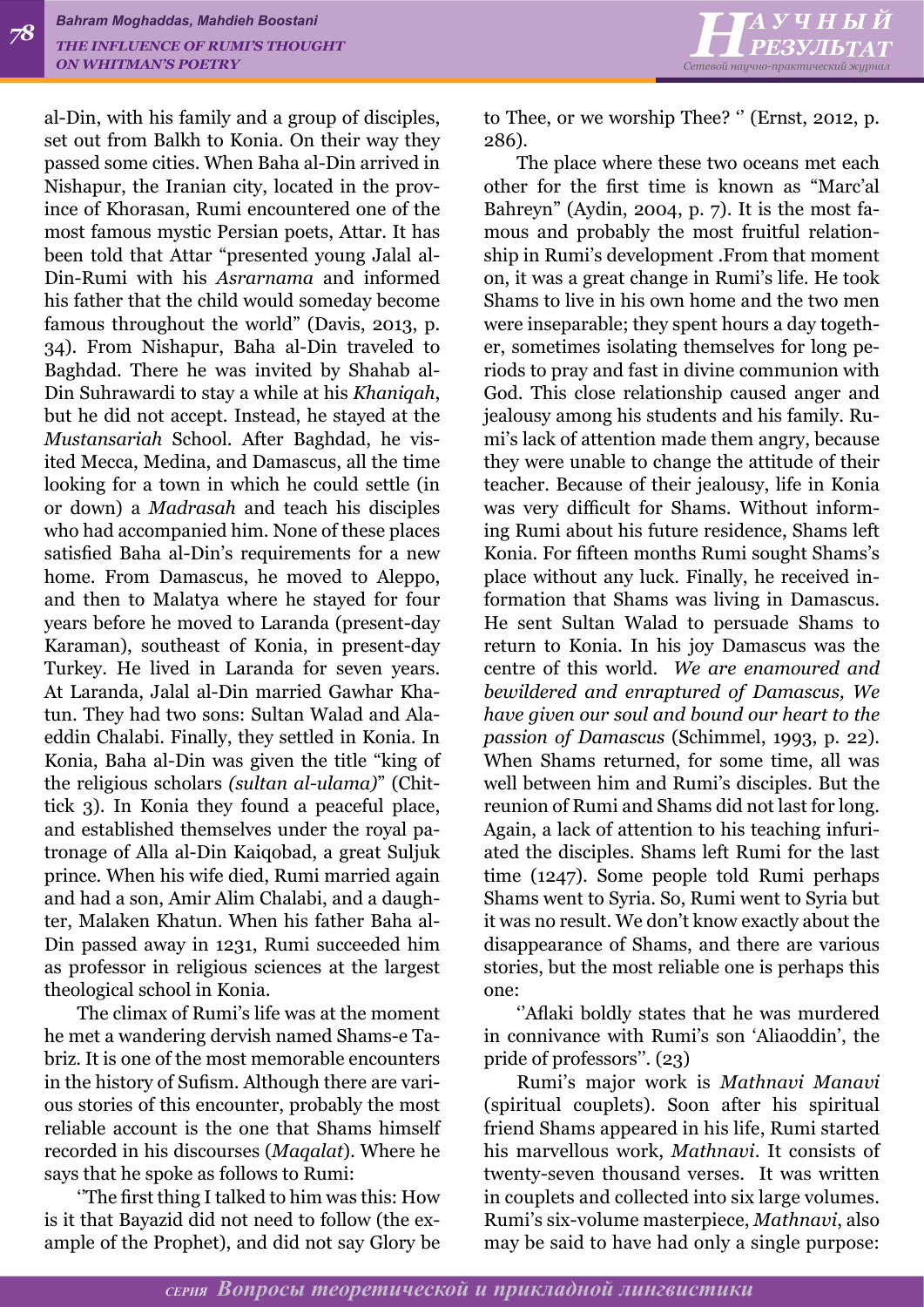*Н А <sup>У</sup> Ч Н Ы Й Сетевой научно-практический журнал*

communion with the Absolute. The *Mathnawt,*  has often been called "the Quran in the Persian language" (Chittick 2). Rumi's *Mathnavi* contains within its tales references to the Quran, the sayings of Prophet Muhammad, Muslim history, famous saints and sinners, poetic allusions, and tales of animals and fantastic events. Professor R. A. Nicholson translated the *Mathnawi*into English and characterised Rumi as 'the greatest mystic poet of any age'(Iqbal, 1991, p. 13). The *Mathnavi* expresses Rumi's burning love, refined spirits, fine intelligence and lofty mysticism through the form of linked stories. Jalal al-Din Rumi is said to have been forty-three years engaged in writing the *Mathnavi*. Often whole nights were spent in its composition, Rumi reciting and his friend Husam al-Din copying it down and sometimes singing portions of the verse in his beautiful voice. It's the only one of Rumi's works that he deliberately composed in chronological order for a single purpose. R.A Nicholson (1925-40) in praise of *Mathnavi* said: ''This is the Book of the *Mathnawн*, which is the root of the roots of the roots of the (Mohammedan) Religion in respect of (its) unveiling the mysteries of attainment (to the Truth) and of certainty; and which is the greatest science of God and the clearest (religious) way of God and the most manifest evidence of God.'' (p. 13)

Rumi's other major work is the *Divane Kabir* (great work) or *Divane Shams* (The Works of Shams of Tabriz); because Rumi used his friend's name as his pen name, and consisting of over forty thousand couplets, this is a monumental work of divine lyricism. The *Divan* is a remarkable piece of literature in that it translates the author's ecstatic experiences directly into poetry. William C. Chittick (2005) for explaining the value of *divan* has made this statement:

''It is well known that most of the *ghazals* (or "lyric poems of love") of the *Diwan* were composed spontaneously by Mawlana during the *sama'* or "mystical dance." This dance, which later came to be known as the "dance of the whirling dervishes," is an auxiliary means of spiritual concentration employed by the Mevlevi order, a means which, it is said, was originated by Rumi himself. $(p, 5)$ 

Rumi was fading away in the autumnal days of 1273, and the physicians despaired of diagnosing his illness. He passed away on 17 December 1273, at sunset. It is told that that night was named *Shab-e Arus* (literally Wedding Night or Rumi's Night of Union with God). His funeral was attended by all people from different religions.

# **Rumi and Whitman**

It is a matter of common knowledge that the 19th century American writers Emerson and Thoreau were deeply influenced by the oriental thought. For Whitman, the Sufi poets held a prominent position in shaping the course of hispoetics, from its philosophy to its structural organization. One poet in particular, Jalaluddin Rumi, seems to have had an effect on Whitman that has not been adequately examined. One of the primary problems in connecting Whitman to Rumi and the other Sufi poets is determining what kind of access Whitman had to their work. In nearly any scholarly analysis of Whitman's poetry it is impossible to exclude mentioning Ralph Waldo Emerson's influence as a mentor upon his poetic development. Emerson was America's first internationally significant writer and philosopher, and his writings drew deeply on Persian poetry and thought. Best known for his role as a founder, philosopher, and poet in the Transcendentalist movement, Emerson also made a great contribution to American literature as a conductor who exposed Americans to medieval Persian Sufi poetry through his own efforts as a translator. Farhang Jahanpour claims that Emerson's acquaintance with Persian literature started in his teen years:

''A study of Emerson's *journals*, and especially an examination of the often neglected literary journals that he borrowed from various Boston and Harvard libraries, shows that Emerson's familiarity with Persians goes back to his youth.'' (Aminrazavi, 2014, p. 118)

His eastern studies between 1845 and 1855 were mainly dominated by Persian literature. Among the most important books which Emerson read during these years about Persian literature were: "W.R. Alger's (1865) *the poetry of the east*; James Atkinson's translation of *the Shah-Nameh*; James Ross's translation of Sa'di's *Gulistan* (the Flower Garden); the German transla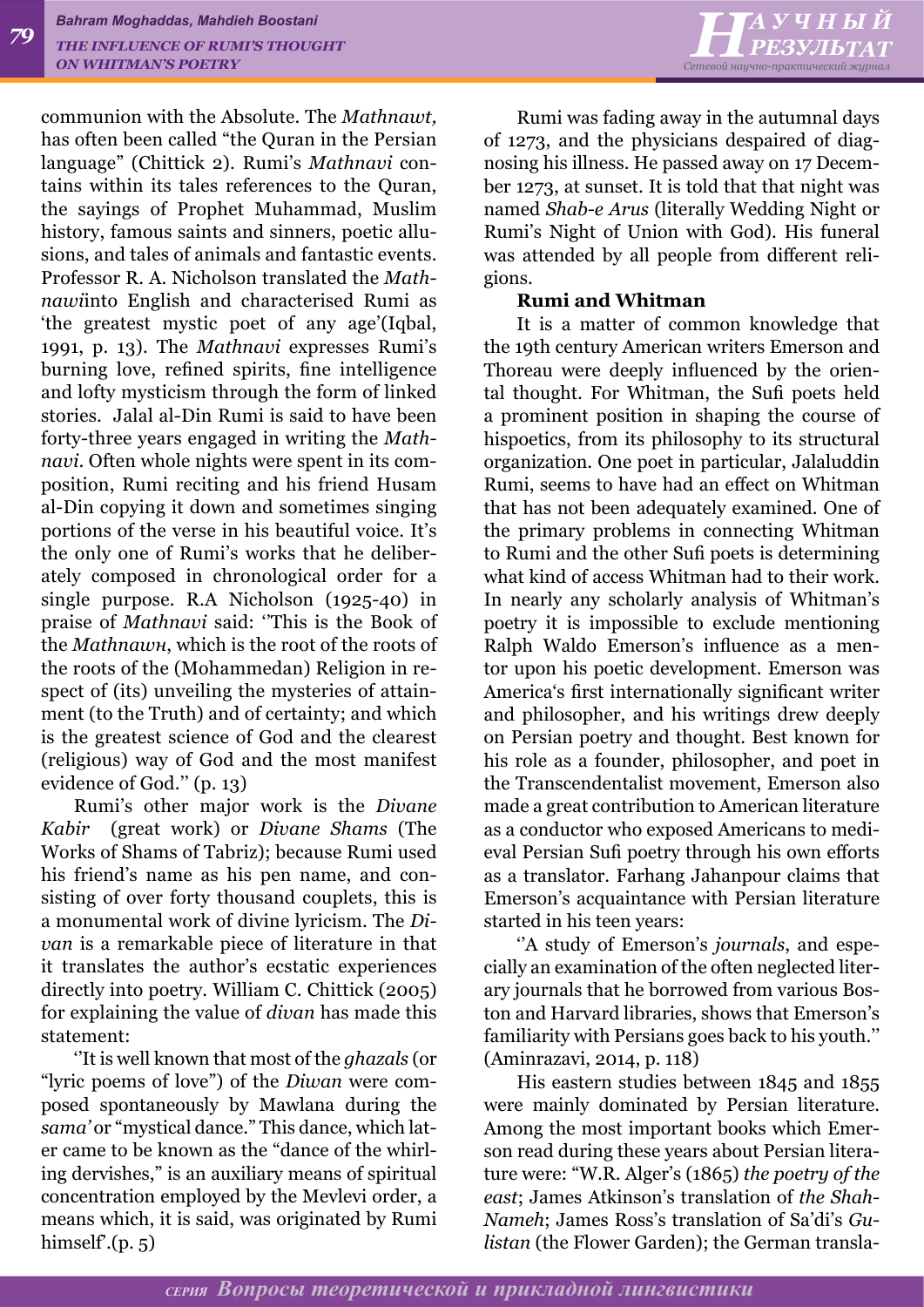tion of the *Divan* of the celebrated Persian mystic

Jalal al-Din Rumi" (118). Sufi ideas found a way into Whitman's spiritual development under the influence of Emerson. Alger's *Poetry of the East*, more than half of which is devoted to Persian poetry, with a large selection of Rumi's poems, the rest of it being allotted to Hindi and Arabic poetry. In his "Introduction to Oriental Poetry," the second part of which deals with the Persian poets, Alger introduces Jalal al-Din Rumi in these exalted terms:

''The Sufi poets are innumerable, but their universally acknowledged head and master is the celebrated Mewlana Dschelaleddin Rumi, the greatest mystic poet of the whole Orient, the oracle of the devotees, the nightingale of the contemplative life, the lawgiver in piety, the founder of the principle order of Dervishes, and author of the Mesnavi. The Mesnavi is a vast and famous double-rhymed ascetic poem, an exhaustible coffer of Sufi lore and gems. From the banks of Ganges to the Bosporus it is the hand-book of all Sufis, the law-book and ritual of all the mystics. From this work, says Von Hammer, this volcanic eruption of inspiration, breaks forth the inmost peculiarity of Oriental mysticism, a solitary self-direction towards the loftiest goal of perfection over the contemplative way of Divine Love. On the wings of the highest religious inspiration, which rise far beyond all outer forms of positive religion, adoring the Eternal Essence, in its completest abstraction from everything earthly, as the purest fountain of eternal light, soars Dschelaleddin, above suns and moons, above time and space, above creation and fate, beyond the primeval decrees of destiny, beyond the sentence of the last judgment, forth into infinitude, where he melts into unity with the Endless Being as endless worshiper, and into the Boundless Love as boundless lover. . .'' (Alger, 1865, p. 66-67).

The searching eye of Whitman, himself a mystic bard of the Occident, must have seen over these lines. Undoubtedly, he also read Emerson's article, "Persian Poetry," "in the *Atlantic Monthly*  in 1858. Emerson introduced his readers to Persian poetry in this essay, particularly"the seven masters of the Persian Parnassus": Firdusi, Enweri, Nisami, Jelaleddin, Saadi, Hafiz, and Jami" (Ford, 1987, p. 12-13). The different ways in which the two Americans came to appreciate the Sufis' work ultimately highlighted their deeper philosophical differences to such an extent that it led to a split between Whitman and his onetime mentor. Emerson approached the Sufis from an intellectual standpoint, while Whitman was increasingly drawn toward the way in which the Sufis placed the body at the core of their poetic expression, including, and particularly, sensual experience. Indeed his very transcendental doctrines, which later influenced Whitman's *Leaves of Grass*, are said to have developed largely out of his reading of Persian mysticism, at the center of which, of course, stands Rumi's *Mathnavi*. By way of indirect influence, *Leaves of Grass*, in addition to Alger's *Poetry of the East*, seems to have benefitted from Emerson's Persian mysticism too. And this could be responsible for the amazing points of resemblance we can encounter between Rumi and Whitman.

Another critic Massud Farzan in his article *Whitman and Sufism: toward a Persian lesson*, mentions similarities between Whitman and Rumi.

Massud Farzan reminds us Lord Viscount Strangford's idea:

'Whitman instead of wasting his gifts on *Leaves of Grass*……….. should have translated Rumi (Aminrazavi, 2014, p. 155). Here however Farzan offers a thoughtful conjecture:

'While Strangford's comments were undoubtedly exaggerated, there is no reason why Whitman would not have been acquainted with Sufi poets of Persia and highly influenced by their thought and poetry. His contemporary kindred soul Emerson was extremely interested in the Sufis, having read their works extensively and written about them, notably Saadi and Hafiz. Thoreau too was fond of the Sufis and had quoted from Saadi's*Gulistan* in Walden. More unequivocally, Whitman's own 1891 poem 'A Persian Lesson' − originally called 'A Sufi Lesson' – is indeed a surprisingly accurate and inspired reflection of Persian Sufism'. (p. 164)

"A Persian Lesson" not only reflects a Sufiinspired piece; it also contains lines which marvelously complement many a poem of Rumi dramatizing his concept of mystic evolution:

The motion of every atom is towards its origin;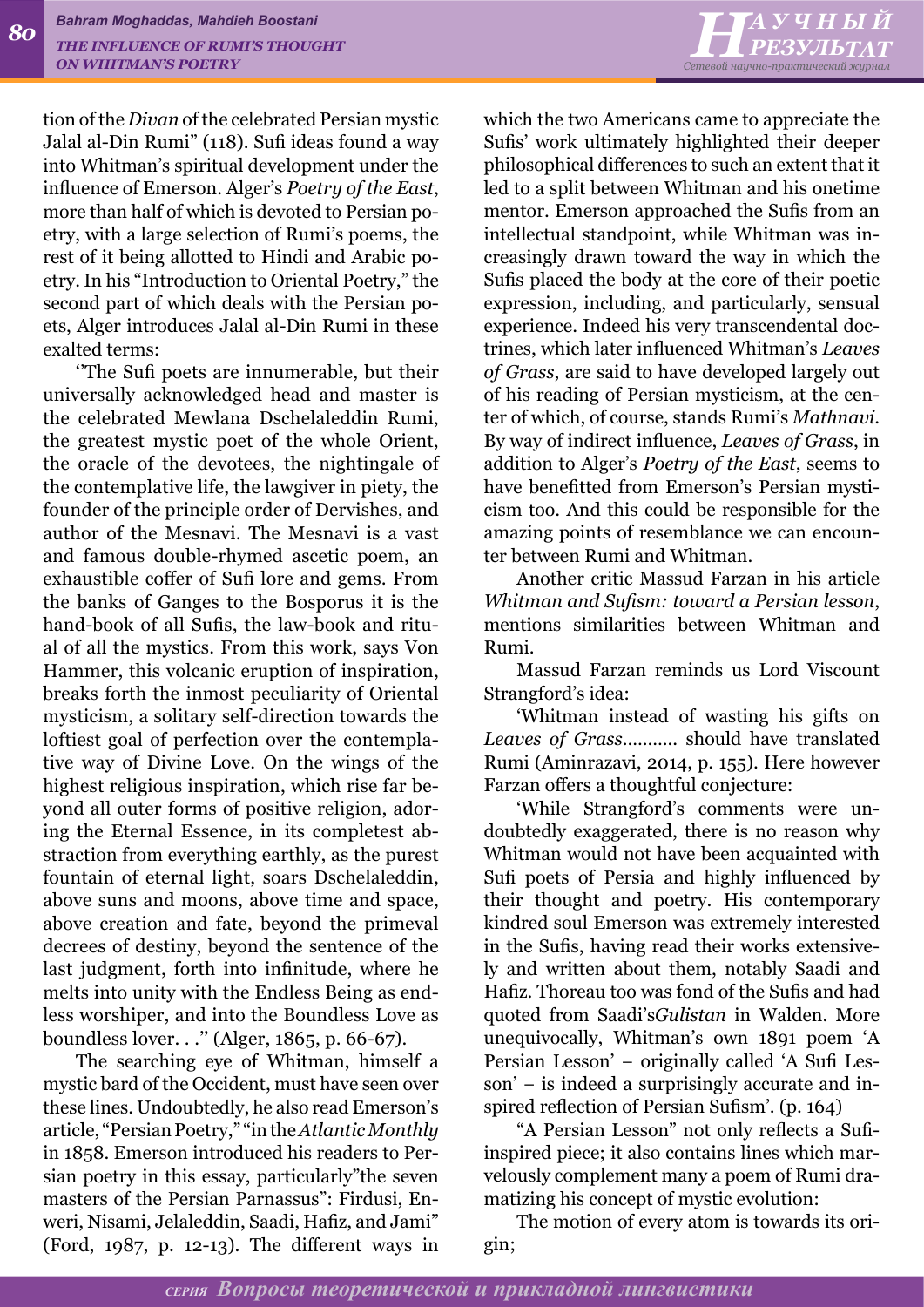*81*

*Н А <sup>У</sup> Ч Н Ы Й РЕЗУЛЬТАТ Сетевой научно-практический журнал*

A man comes to be the thing on which he is bent.

By the attraction of fondness and yearning, the soul and the

Heart Assume the qualities of the Beloved, who is the Soul of souls (Nicholson 83). Rumi

It is the central urge in every atom,

(Often unconscious, often evil, downfallen)

To return to its divine source and origin, however distant,

Latent the same in subject and in object, without one exception. Whitman

Like Whitman, Rumi composed a vast amount of poetry. His masterpiece work is the *Mathnawi*, a six-book piece consisting of more than twenty thousand lines. However, it is not a single-storied epic poem, but a series of stories and meditation all directed toward the education and improvement of the soul. The opening lines of the proem to the first book evoke Whitman's use of grass:

Listen to the reed how it tells a tale, complaining of separations −

Saying, "Ever since I was parted from the reed-bed, my lament hath

caused man and woman to moan.

I want a bosom torn by severance, that I may unfold (to such a one) the

pain of love-desire.

Every one who is left far from his source wishes back the time when he

was united with it.

In every company I uttered my wailful notes, I consorted with the unhappy

and with them that rejoice. (Nicholson, 1898, p. 1-5)

Rumi's reed longs to return to the reed-bed from which it has been separated; Whitman's relationship between human and grass works similarly. Whitman does not personify the grass as Rumi does, but he endows it with a nature that represents unity.

The closing lines of "A Persian Lesson" strongly echo Rumi's poetry in particular.

The Sufi teacher of the poem ends his lesson in Whitman-like fashion with a series of questions followed by his own conjectural response:

'Would you know the dissatisfaction? the urge and spur of every life;

The something never still'd − never entirely gone? the invisible need of every seed?

'It is the central urge of every atom,

(Often unconscious, often evil, downfallen,) To return to its divine source and origin,

however distant,

Latent the same in subject and in object, without one exception.'

The urge that Whitman attributes to every atom to return to its original, divine source evokes the proem to the first book of the *Mathnawi*. Rumi uses a reed and the crying noise associated with it as a musical instrument to illustrate longing.

# **Conclusion**

One may consider Whitman and Rumi as panentheists, according to their vision toward nature and God. In their panentheistic idea, they maintain that the Divine can be both transcendent and immanent at the same time. From their viewpoint, God might be everything without being identical with everything.

The research was not to express similarities between Rumi and Whitman because it is clear that both poets believed in God as a unifying force. But instead of all similarities found in Rumi and Whitman's poetry already mentioned above (some of them), it would be fantastic to mention how Sufi ideas attracted American writers. The peak of Sufism who is Rumi and an honor for Persia in the 13th century has been influential on American writers' thoughts like Whitman in 19<sup>th</sup> century. As Mentioned in Rumir's introduction we can't deny the importance of Rumi in Persian literature as well as the world literature especially in Sufism.